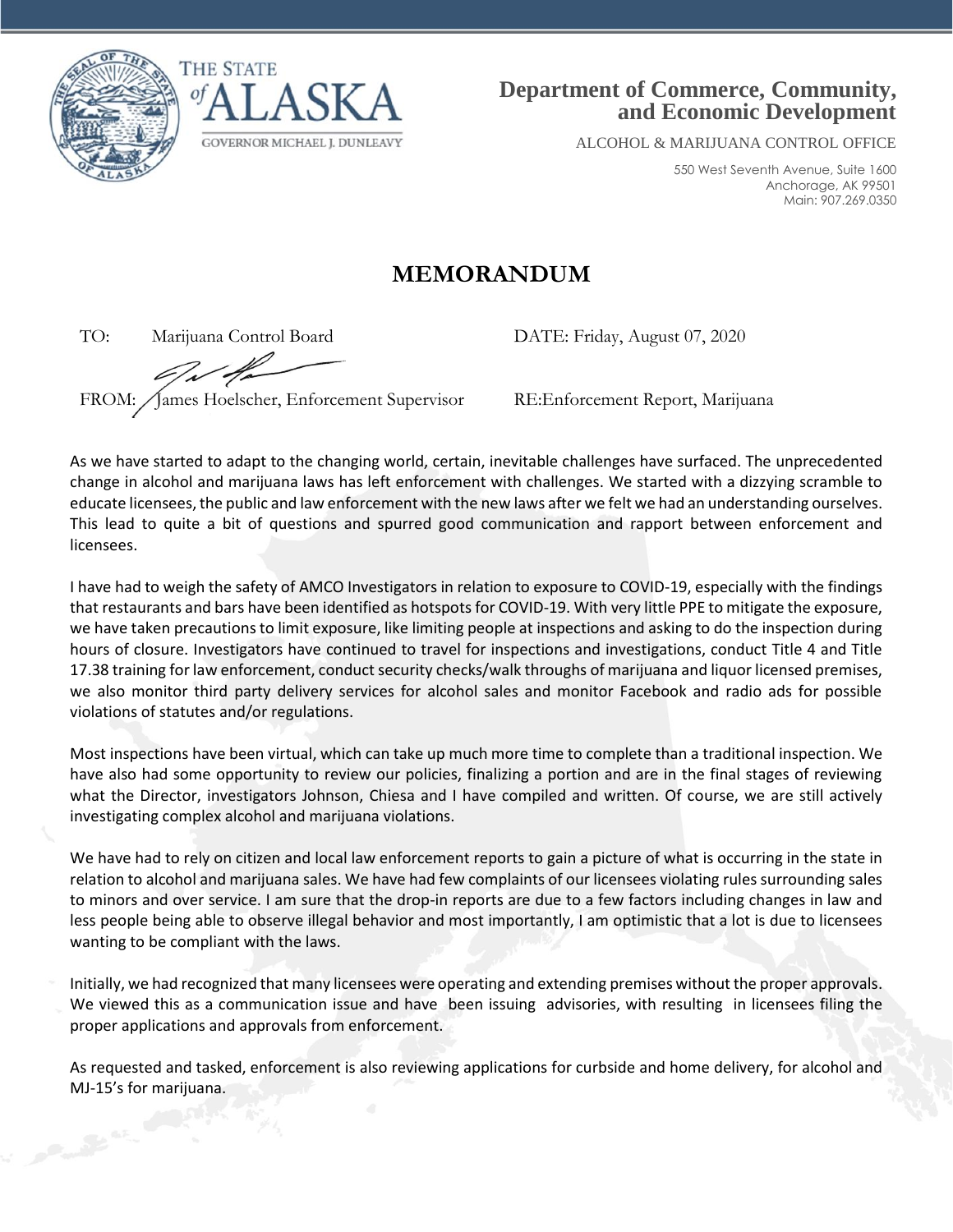AMCO Enforcement Report, Marijuana 8-7-20 Page 2

Our numbers are low in relation to previous years, but for a more than justifiable reason. We know that enforcement in this manner is not the preferred way and look forward to a time when things return to a more recognized state, however, we are doing our best to adapt and find ways to effectively enforce alcohol and marijuana laws in the state.

| <b>Enforcement Activity</b>               | 2019 Total   | 1/3/20 to 7/24/20 | 6/1/20 to 7/24/20 |
|-------------------------------------------|--------------|-------------------|-------------------|
| Investigations                            | 305          | 128               | 34                |
| <b>Alcohol Walk-throughs</b>              | 360          | 242               | 83                |
| <b>Alcohol Inspections</b>                | 554          | 50                | 11                |
| <b>Alcohol NOVs</b>                       | 100          | 16                | 6                 |
| <b>Alcohol Advisory Notices</b>           | 32           | 16                | $\overline{4}$    |
| <b>Alcohol Permits reviewed</b>           | 1032         | 169               | 30                |
| Marijuana Walk-throughs                   | 141          | 88                | 54                |
| <b>Marijuana Inspections</b>              | 156          | 58                | 27                |
| <b>Marijuana NOVs</b>                     | 219          | 45                | 22                |
| <b>Marijuana Advisory Notices</b>         | 17           | 24                | 5                 |
| Marijuana Background Conducted (MJ-18)    | 10           | $\overline{2}$    | $\overline{0}$    |
| Marijuana Handler Cards Issued            | 797          | 764               | 398               |
| <b>Compliance Checks/Shoulder Taps</b>    | $\Omega$     | $\mathbf 0$       | $\overline{0}$    |
| <b>Criminal Charges</b>                   | 16           | $\overline{0}$    | $\mathbf 0$       |
| <b>Training Provided</b>                  | $\mathbf{1}$ | 18                | $\overline{2}$    |
| <b>Public Appearance</b>                  | $\mathbf{1}$ | $\mathbf{1}$      | $\mathbf{1}$      |
| <b>Enforcement Calls/Requests/General</b> | 13,868       | 7,164             | 1,894             |
| <b>Enforcement Email</b>                  |              |                   |                   |
| <b>Covid-19 Related Stats</b>             |              | <b>Total</b>      |                   |
| <b>AB-15 Applications Reviewed</b>        |              | 31                |                   |
| <b>Curbside Delivery Applications</b>     |              | 258               |                   |
| <b>Home Delivery Applications</b>         |              | 88                |                   |
| <b>MJ-15 Applications Reviewed</b>        |              | 20                |                   |

\*Stat not tracked or available for this item